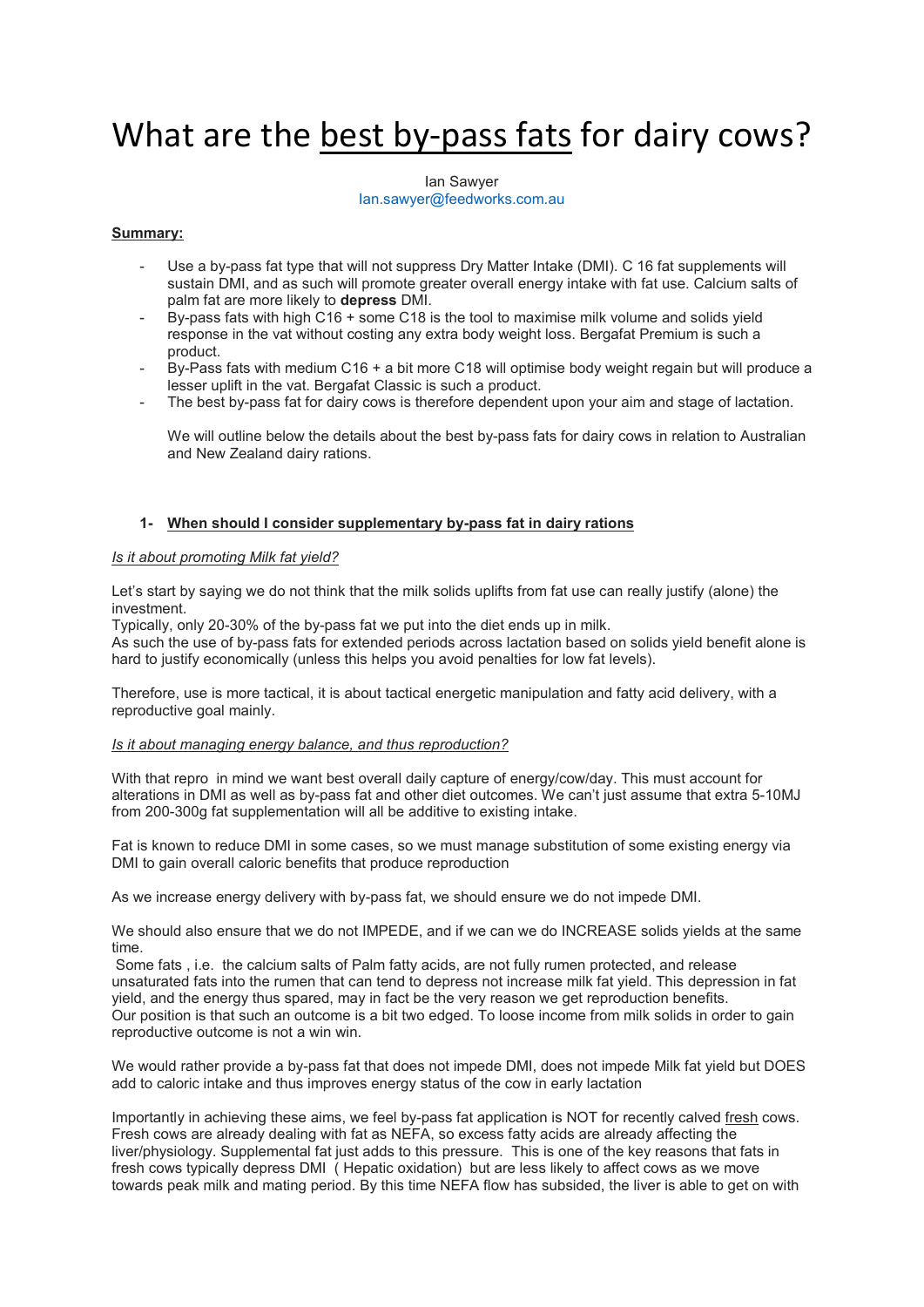glucose production, ureagenesis and so on….and by-pass fat can be processed to energy with little negative impact.

Fresh cows need Glucose as a priority energy fuel, and GLC comes more from DMI, and excess fat will impede DMI more in fresh cows. It's not just energy density, it's about the right metabolic fuels.

Glucogenic energy sources promote insulin and thus slow body weight loss. Fat supplementation is more related to Insulin suppression, so may not assist in slowing body weight loss as we would prefer.

As we aim to increase energy delivery, we MUST NOT impeded DMI.

It is our belief that by-pass fats make more sense offered from 30 days post calving. At this point NEFA flows are subsiding , negative DMI impacts are greatly reduced , extra energy from fat is more likely additive , and fatty acids can assist reproductive precursors

#### **2- Ca salts vs saturates?**

Let's start by laying out that Calcium salts are only 80-85% fat to begin with, so the fat and thus energy delivery is only 80-85% of a fat supplement that is 99-100% fatty acids. That is a simple difference to start with. We think the energy supplementation will uplift greater with products that are energetically superior to start with.

In addition, data suggests that Ca salts depress DMI more, which means overall caloric intake not so beneficial.



Early work that suggested that there were significant digestibility compromises with saturated fatty acids vs unsaturated has also more recently been shown not to be the case. It possibly related to early work when saturated fats were often essentially tallows, and may have had lower digestibility's, but modern fractionated saturated fats such as c16:0 have excellent digestibility but are rumen inert as they have no double bonds.

Bergafat style products have an equal fat digestibility to calcium salts of palm fat.

Our local conditions also present circumstances that suggest not to use Ca salts e.g. with green grass containing lots of Poly Unsaturated fatty Acids (PUFA) of its own. The calcium salts may not be an ideal fit with that pasture PUFA.

Reality is the Ca salts do not stay well "rumen protected", it is common for 20% of the fat to release as PUFA into the rumen. With release of more PUFA in rumen, we make more CLA and more MFD risk (we create, not fix, milk fat depression!).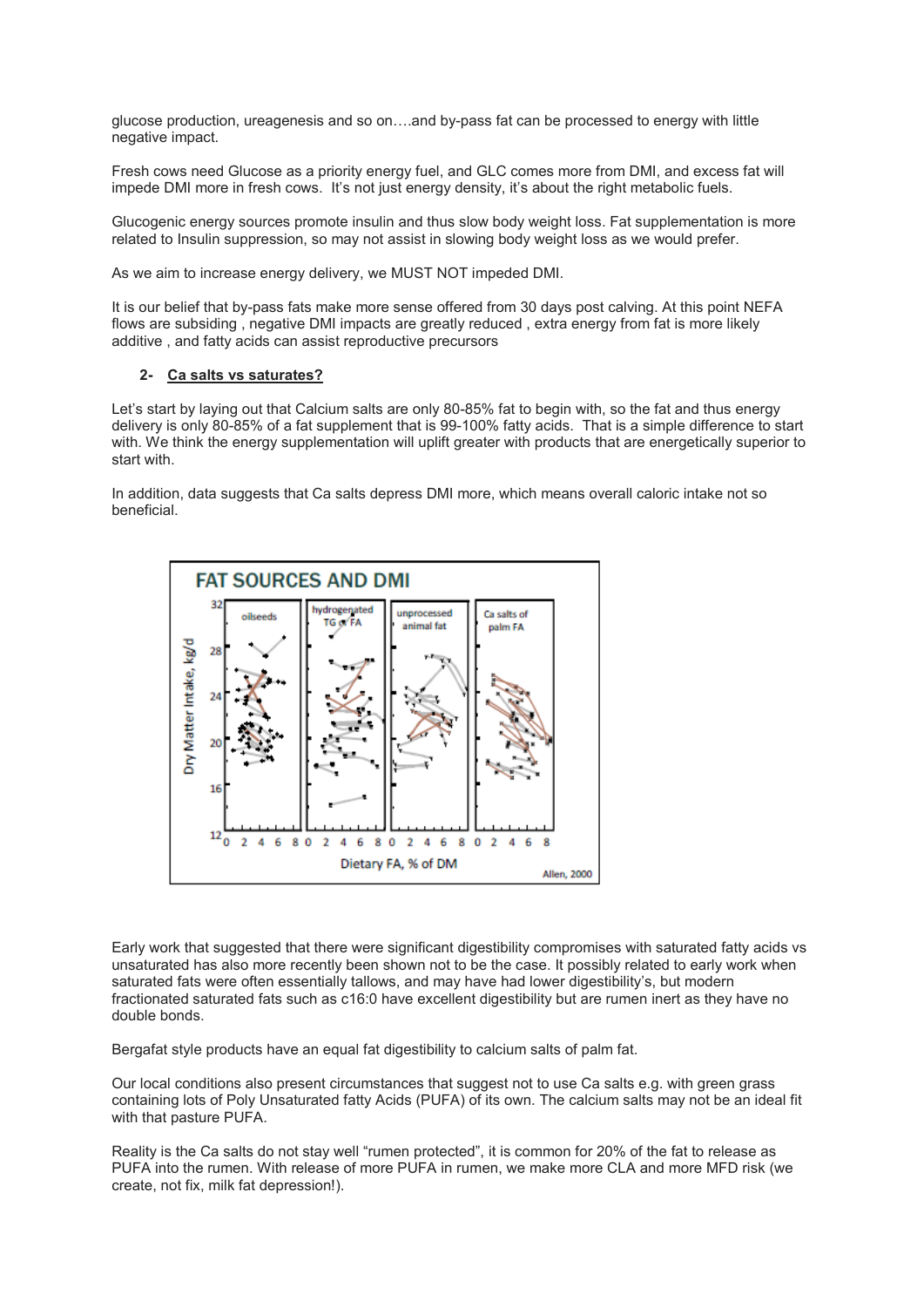There is less issue of this occurring in summer of course when pasture is not of that nature

Ca salts are also not so good a fit with many coproducts rice pollard, DDG, high fat canola etc…they have ample PUFA already, so extra PUFA released from the Calcium salt is not a good compliment

It is also well accepted that Ca salts products have a pungent smell, possibly part of DMI intake? Berga fat style Saturates have a neutral odour. Cows appreciate this more, and pellets and grain mixes with Bergafat do not have the same palatability issues as some alternate supplemental fats

- Saturates are 99-100% fat, so higher energy content then 85% fat to start with
- Saturates have less negatives in DMI suppression
- Saturates do indeed have full rumen protection. Already C16:0 or C18:0….so inert in the rumen

Data Favours saturates of c16 to improve milk fat yield more reliably, whilst still supporting overall caloric intake daily.

So, if we do elect to apply a fat supplement in Australian and New Zealand conditions at an appropriate stage of lactation, with a saturate of c16:0, we get the benefits of the energy uplift with less potential negatives. We give ourselves best chance of solid marginal response

#### **Which is the best by-pass fat? C16:0 vs C18:0: Bergafat premium style response**

Both have similar energy values in theory , but recent work suggests that the digestibility of 18:0 is not as good as 16:0 . A further advantage of C16:0 is it seems to get to milk volume better and lift fat yield more, so some greater reward for use in solids yield in addition to repro/energetics gains.

For us, it's clear that a focus on 16:0 as basis of our products is sensible, but we recognise that a max 85% c16:0 is possible, as Prof Lou Armentano has shown above. We see a clear drop off in fat digestibility.

In the below comparison of different fatty acid types in the work of the Michigan state team under Professor Adam Lock. Compare the blue bars (85% c16:0) with the orange bars, with more c18:0. The blue bars are typical of our Bergafat Premium product, producing significantly extra milk above control, and not costing any extra body weight to make that milk.



# Effect of Altering the FA Profile of Supplemental Fats on ECM and BW

**Contract Contract Contract Contract Contract Contract Contract Contract Contract Contract Contract Contract C** 

**Combining c16:0 with some c18:1 : Bergafat classic style response**